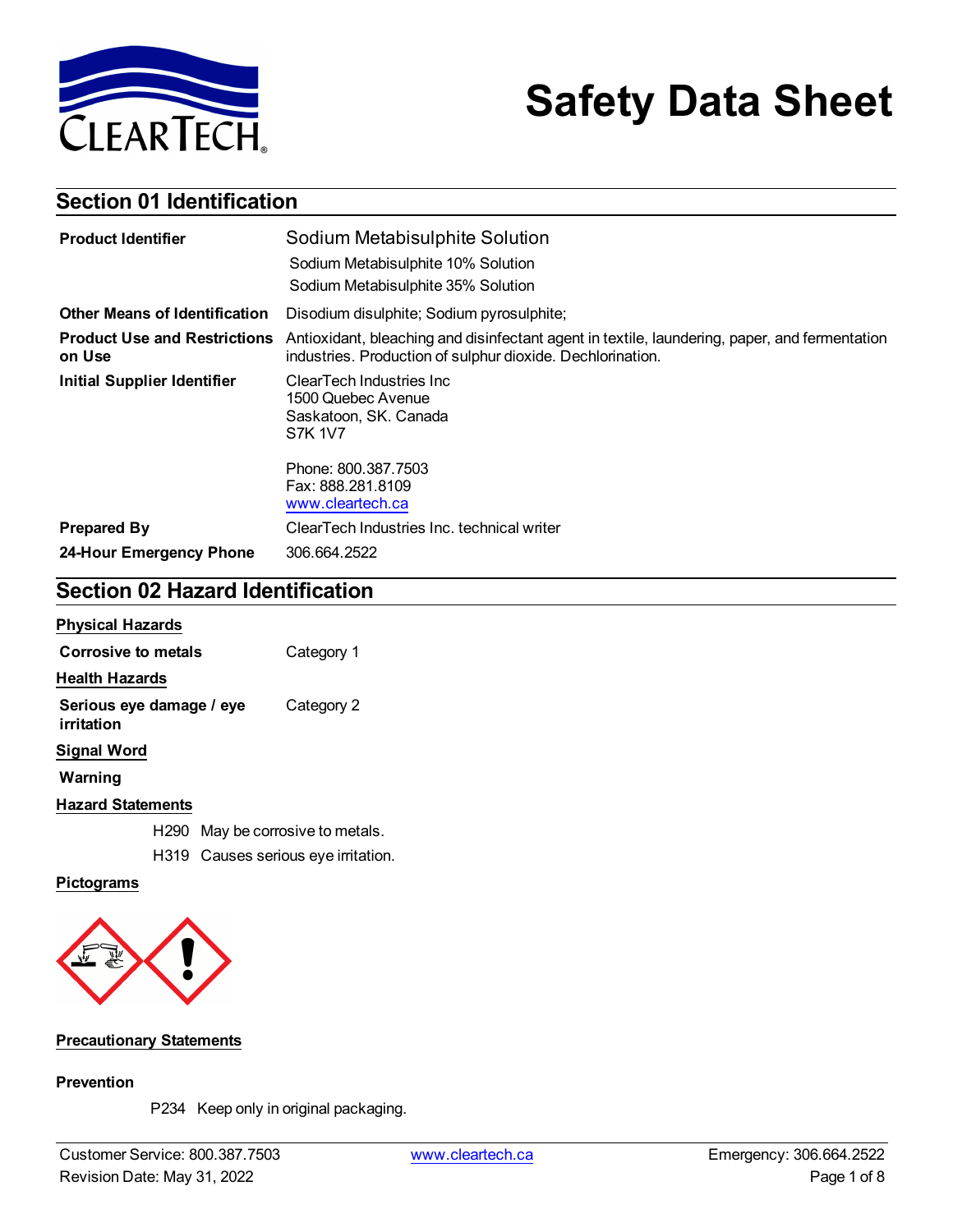P264 Wash affected body parts thoroughly after handling.

P280 Wear eye protection, face protection

### **Response**

P305 P351 P338 IF IN EYES: Rinse cautiously with water for several minutes. Remove contact lenses, if present P337 P313 and easy to do. Continue rinsing. If eye irritation persists: Get medical advice or attention.

P390 Absorb spillage to prevent material damage.

### **Hazards Not Otherwise Classified**

Contact with acids liberates toxic gas.

### **Supplemental Information**

Not available

# **Section 03 Composition / Information on Ingredients**

### **Hazardous Ingredients:**

| <b>Chemical name</b> | Common name(s)        | <b>CAS number</b> | Concentration (w/w%) |
|----------------------|-----------------------|-------------------|----------------------|
| Disodium disulphite  | Sodium metabisulphite | 7681-57-4         | 9-36%                |

# **Section 04 First-Aid Measures**

### **Description of necessary first-aid measures**

|                        | Inhalation Get medical advice / attention if you feel unwell or are concerned.                                                                                                                                                                                                                                                                                                                                          |
|------------------------|-------------------------------------------------------------------------------------------------------------------------------------------------------------------------------------------------------------------------------------------------------------------------------------------------------------------------------------------------------------------------------------------------------------------------|
| Ingestion              | Get medical advice / attention if you feel unwell or are concerned.                                                                                                                                                                                                                                                                                                                                                     |
| <b>Skin</b><br>contact | Rinse skin with lukewarm, gently flowing water / shower for 5 minutes or until product is removed. If skin<br>irritation occurs or if you feel unwell: Get medical advice / attention.                                                                                                                                                                                                                                  |
| Eye<br>contact         | Remove source of exposure or move person to fresh air. Rinse eyes cautiously with lukewarm, gently flowing<br>water for several minutes, while holding the eyelids open. Remove contact lenses, if present and easy to do.<br>Continue rinsing for 15 to 20 minutes. Take care not to rinse contaminated water into the unaffected eye or onto<br>the face. If eye irritation persists: Get medical advice / attention. |
|                        | Most important symptoms and effects, both acute and delayed                                                                                                                                                                                                                                                                                                                                                             |

| <b>Inhalation</b> | May cause respiratory irritation. Contact with acids, heat or sunlight realeases sulphur dioxide, which<br>causes serious respiratory irritation and is toxic if inhaled. |
|-------------------|---------------------------------------------------------------------------------------------------------------------------------------------------------------------------|
| Ingestion         | May cause discomfort or nausea. This product may provoke a response in those who are sensitive to<br>sulphites.                                                           |
| Skin contact      | This product may provoke a response in those who are sensitive to sulphites.                                                                                              |
| Eye contact       | Causes serious eye irritation.                                                                                                                                            |
|                   | <b>Further information</b> For further information see Section 11 Toxicological Information.                                                                              |

# **Section 05 Fire Fighting Measures**

|                                                   | <b>Suitable extinguishing media</b> Extinguish fire using extinguishing agents suitable for the surrounding fire.                     |
|---------------------------------------------------|---------------------------------------------------------------------------------------------------------------------------------------|
| Unsuitable extinguishing<br>media                 | Water jets are not recommended in fires involving chemicals.                                                                          |
| the chemical                                      | Specific hazards arising from In the event of a fire oxides of sulphur may be released. Thermal decomposition occurs at<br>$150 °C$ . |
| Special protective equipment<br>for fire-fighters | Wear NIOSH-approved self-contained breathing apparatus and chemical-protective<br>clothing.                                           |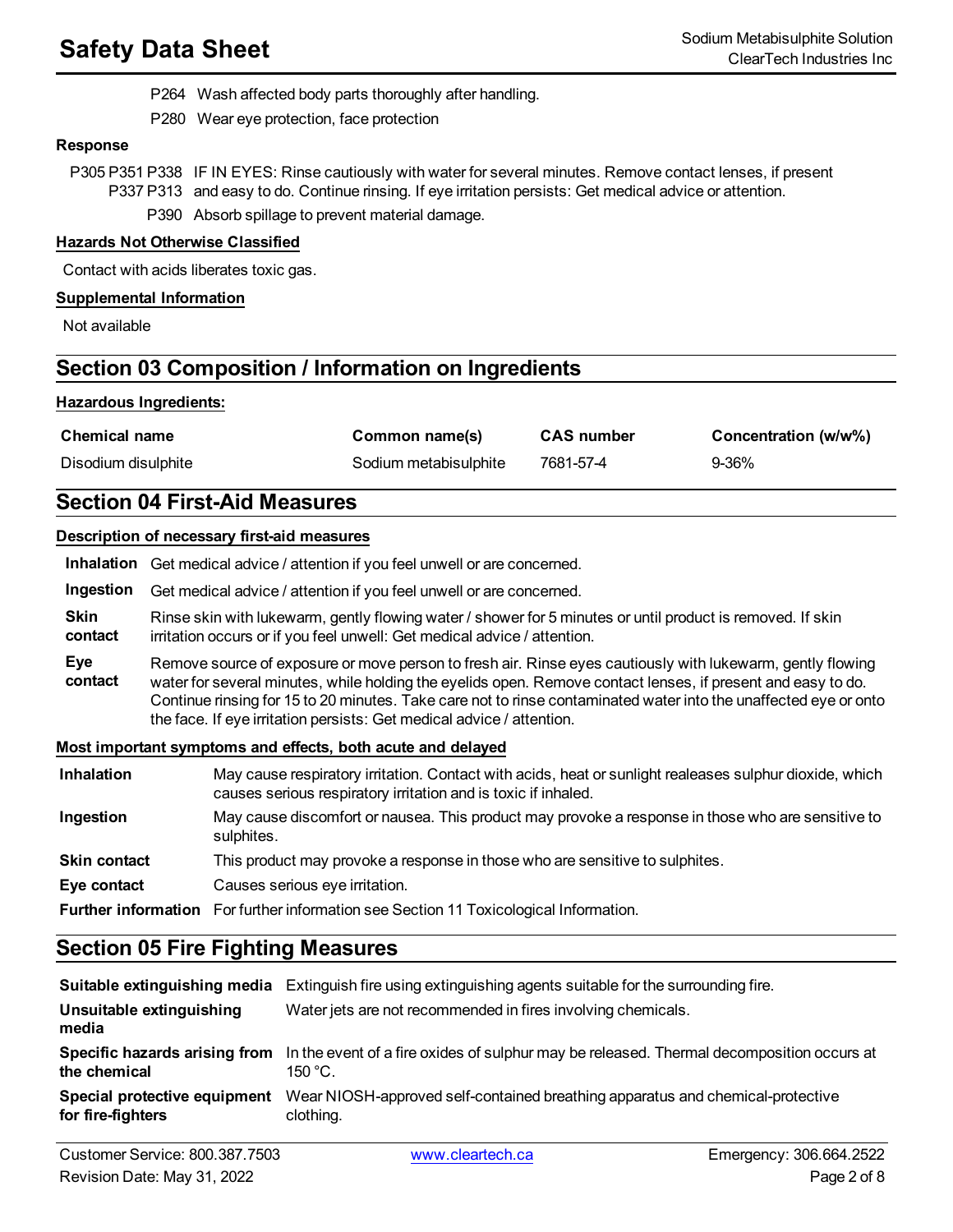# **Section 06 Accidental Release Measures**

| <b>Personal Precautions /</b><br><b>Protective Equipment /</b><br><b>Emergency Procedures</b> | Wear appropriate personal protective equipment (See Section 08 Exposure Controls and<br>Personal Protection). Stay upwind, ventilate area. Do not use material handling equipment<br>with exposed metal surfaces.                                                                                                                                                                                   |
|-----------------------------------------------------------------------------------------------|-----------------------------------------------------------------------------------------------------------------------------------------------------------------------------------------------------------------------------------------------------------------------------------------------------------------------------------------------------------------------------------------------------|
| <b>Environmental Precautions</b>                                                              | Prevent material from entering waterways, sewers or confined spaces. Notify local health<br>and wildlife officials. Notify operators of nearby water intakes.                                                                                                                                                                                                                                       |
| <b>Methods and Materials for</b><br><b>Containment and Cleaning</b><br>Up                     | SMALL SPILLS: Stop or reduce leak if safe to do so. Clean up spill with non-reactive<br>absorbent and place in suitable, covered, labeled containers. Flush area with water.<br>Contaminated absorbent material may pose the same hazards as the spilled product. Use<br>vented containers to avoid pressure buildup.<br>LARGE SPILLS: Contact fire and emergency services and supplier for advice. |

# **Section 07 Handling and Storage**

|                                    | <b>Precautions for Safe Handling</b> Use proper equipment for lifting and transporting all containers. Use sensible industrial<br>hygiene and housekeeping practices. Wash thoroughly after handling. Avoid all situations<br>that could lead to harmful exposure.<br>Inspect containers for damage or leaks before handling. If the original label is damaged or<br>missing replace with a workplace label. Have suitable emergency equipment for fires, spills<br>and leaks readily available. |
|------------------------------------|--------------------------------------------------------------------------------------------------------------------------------------------------------------------------------------------------------------------------------------------------------------------------------------------------------------------------------------------------------------------------------------------------------------------------------------------------------------------------------------------------|
| <b>Conditions for Safe Storage</b> | Store in a cool, dry, well-ventilated area, away from heat sources and incompatible<br>materials. Always store in original labeled container. Keep containers tightly closed when<br>not in use and when empty. Empty containers may contain hazardous residues. Protect<br>label and keep it visible. Do not transfer to metal containers.                                                                                                                                                      |
| Incompatibilities                  | Acids, such as sulphuric, nitric, hydrochloric, phosphoric, flurosilicic (HFSA), sulphonic,<br>acetic, citric, oxalic, and formic.<br>Oxidizing agents, such as oxygen, hydrogen peroxide, sulphuric and nitric acids,<br>hypochlorites and permanganates.                                                                                                                                                                                                                                       |
|                                    | Metals, such as aluminum, carbon steel, and brass.                                                                                                                                                                                                                                                                                                                                                                                                                                               |

# **Section 08 Exposure Controls and Personal Protection**

### **Exposure limits**

| Component       | Regulation | <b>Type of listing</b> | Value                       |
|-----------------|------------|------------------------|-----------------------------|
| Sulphur dioxide | ACGIH      | TWA                    | 2 ppm $(5 \text{ mg/m}^3)$  |
|                 |            | STEL/Ceiling           | 5 ppm $(13 \text{ mg/m}^3)$ |

### **Engineering controls**

**Ventilation Requirements** Mechanical ventilation (dilution or local exhaust), process or personnel enclosure and control of process conditions should be provided in accordance with all fire codes and regulatory requirements. Supply sufficient replacement air to make up for air removed by exhaust systems.

**Other An eye wash bottle or eye wash station should be available, tested, and be in close** proximity to the product being handled in accordance with provincial regulations.

### **Protective equipment**

The following are recommendations only. It is the responsibility of the employer / user to conduct a hazard assessment of the process in which this product being used and determine the proper engineering controls and PPE for their process. Additional regulatory and safety information should be sought from local authorities and, if needed, a professional industrial hygienist.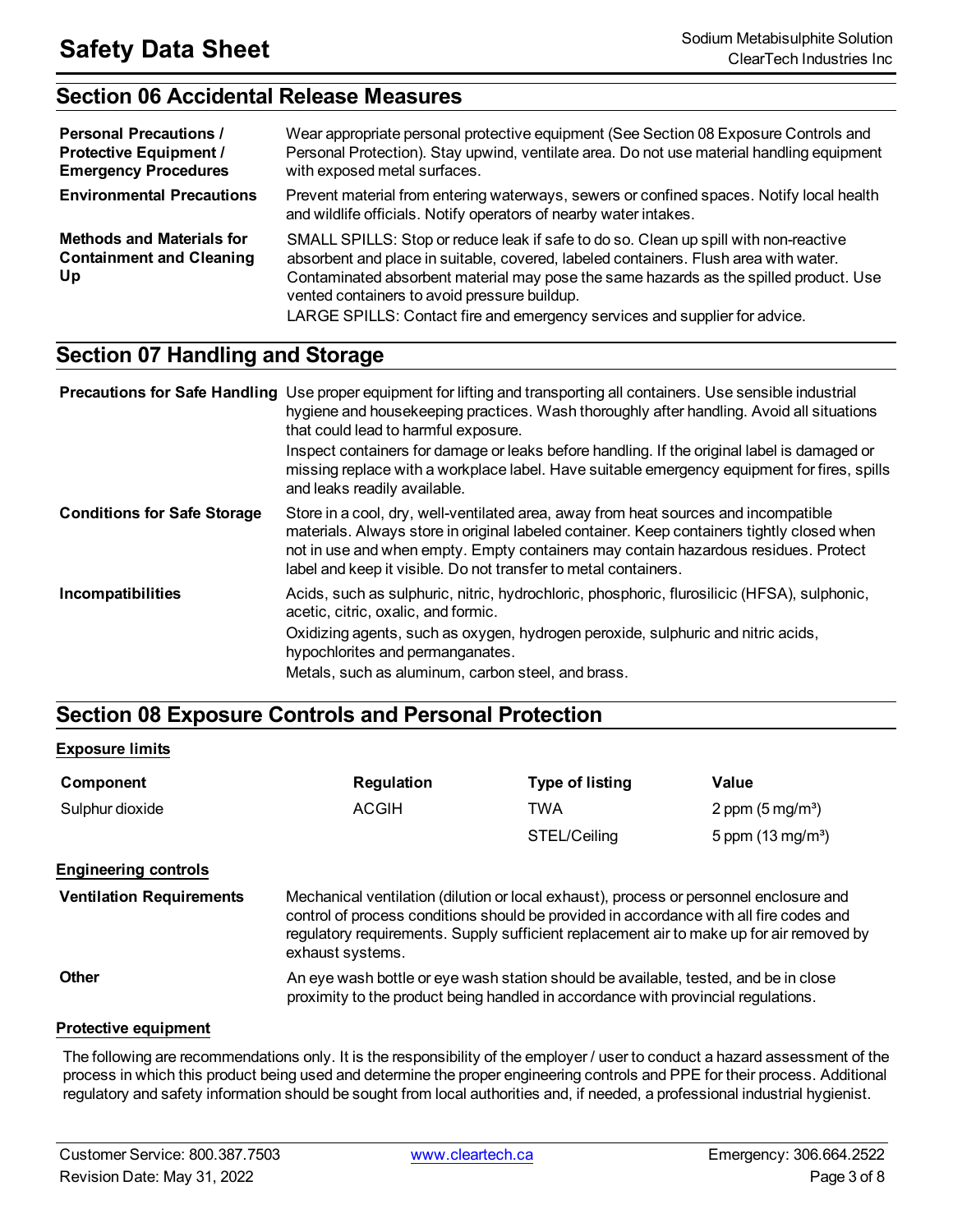| Eye and face protection       | Where there is potential eye or face exposure, tightly fitting chemical goggles are<br>recommended. Contact lenses are not recommended; they may contribute to severe eye<br>injury.                                                                                                                                                                                                                                                                                            |
|-------------------------------|---------------------------------------------------------------------------------------------------------------------------------------------------------------------------------------------------------------------------------------------------------------------------------------------------------------------------------------------------------------------------------------------------------------------------------------------------------------------------------|
| Hand and body protection      | Where handling this product it is recommended that skin contact is avoided.                                                                                                                                                                                                                                                                                                                                                                                                     |
| <b>Respiratory protection</b> | In case of insufficient ventilation wear suitable respiratory equipment.                                                                                                                                                                                                                                                                                                                                                                                                        |
|                               | NIOSH respirator recommendations for: Sulphur dioxide                                                                                                                                                                                                                                                                                                                                                                                                                           |
|                               | Up to: 20 ppm<br>(APF = 10) Any chemical cartridge respirator with cartridge(s) providing protection against<br>Sulphur dioxide<br>(APF = 10) Any supplied-air respirator                                                                                                                                                                                                                                                                                                       |
|                               | Up to: 50 ppm<br>(APF = 25) Any supplied-air respirator operated in a continuous-flow mode<br>(APF = 25) Any powered, air-purifying respirator with cartridge(s) providing protection<br>against Sulphur dioxide                                                                                                                                                                                                                                                                |
|                               | Up to: 100 ppm<br>(APF = 50) Any chemical cartridge respirator with a full facepiece and cartridge(s) providing<br>protection against Sulphur dioxide<br>(APF = 50) Any air-purifying, full-facepiece respirator (gas mask) with a chin-style, front- or<br>back-mounted canister providing protection against Sulphur dioxide<br>(APF = 50) Any self-contained breathing apparatus with a full facepiece.<br>$(APF = 50)$ Any supplied-air respirator with a full facepiece    |
|                               | Emergency or planned entry into unknown concentrations or IDLH conditions:<br>(APF = 10,000) Any self-contained breathing apparatus that has a full facepiece and is<br>operated in a pressure-demand or other positive-pressure mode<br>(APF = 10,000) Any supplied-air respirator that has a full facepiece and is operated in a<br>pressure-demand or other positive-pressure mode in combination with an auxiliary self-<br>contained positive-pressure breathing apparatus |
| <b>Thermal hazards</b>        | Escape:<br>(APF = 50) Any air-purifying, full-facepiece respirator (gas mask) with a chin-style, front- or<br>back-mounted canister providing protection against Sulphur dioxide<br>Not available                                                                                                                                                                                                                                                                               |

# **Section 09 Physical and Chemical Properties**

## **Appearance**

| <b>Physical state</b>          | Liquid                           |
|--------------------------------|----------------------------------|
| Colour                         | Clear, colourless to pale yellow |
| Odour                          | Pungent; sulphurous              |
| Odour threshold                | Not available                    |
| <b>Property</b>                |                                  |
| рH                             | $3.5 - 5.0$                      |
| Melting point / freezing point | Not available                    |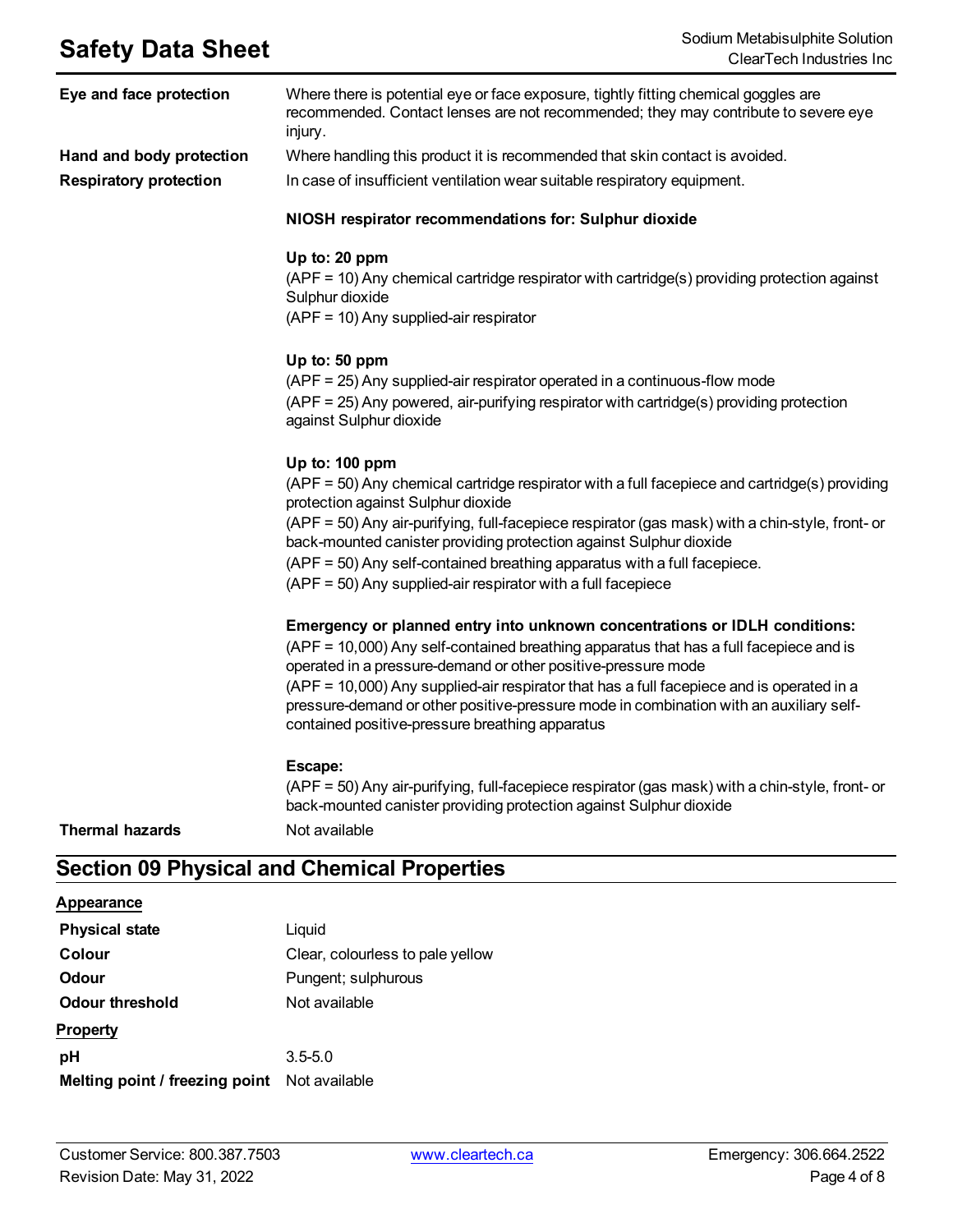| Initial boiling point and<br>boiling range | Not available                      |
|--------------------------------------------|------------------------------------|
| <b>Flash point</b>                         | Not available                      |
| <b>Evaporation rate</b>                    | Not available                      |
| <b>Flammability</b>                        | Not applicable                     |
| Upper flammable limit                      | Not available                      |
| Lower flammable limit                      | Not available                      |
| Vapour pressure                            | Not available                      |
| Vapour density                             | Not available                      |
| <b>Relative density</b>                    | Not applicable                     |
| <b>Solubility</b>                          | Soluble in water                   |
| Partition coefficient: n-<br>octanol/water | Not available                      |
| <b>Auto-ignition temperature</b>           | Not available                      |
| <b>Decomposition temperature</b>           | 150 $\degree$ C                    |
| <b>Viscosity</b>                           | Not available                      |
| <b>Specific gravity</b>                    | ~1.40 g/mL (35%); ~1.08 g/mL (10%) |
| <b>Particle characteristics</b>            | Not applicable                     |
| Formula                                    | Na <sub>2</sub> Os <sub>5</sub>    |
| <b>Molecular weight</b>                    | 190.11 g/mol                       |

# **Section 10 Stability and Reactivity**

| <b>Reactivity</b><br><b>Stability</b>        | May be corrosive to metals. Reacts with acids to form toxic and corrosive sulphur dioxide.<br>This product is stable if stored according to the recommendations in Section 07. Exposure<br>to sunlight or high temperatures may cause the degradation of this product over time. |
|----------------------------------------------|----------------------------------------------------------------------------------------------------------------------------------------------------------------------------------------------------------------------------------------------------------------------------------|
| <b>Possibility of hazardous</b><br>reactions | Hazardous polymerization is not known to occur.                                                                                                                                                                                                                                  |
| <b>Conditions to avoid</b>                   | Avoid contact with incompatible materials. Do not heat.                                                                                                                                                                                                                          |
| Incompatible materials                       | Acids, such as sulphuric, nitric, hydrochloric, phosphoric, flurosilicic (HFSA), sulphonic,<br>acetic, citric, oxalic, and formic.                                                                                                                                               |
|                                              | Oxidizing agents, such as oxygen, hydrogen peroxide, sulphuric and nitric acids,<br>hypochlorites and permanganates.                                                                                                                                                             |
|                                              | Metals, such as aluminum, carbon steel, and brass.                                                                                                                                                                                                                               |
| <b>Hazardous decomposition</b><br>products   | Thermal decomposition may produce oxides of sulphur. Thermal decomposition occurs at<br>$150 °C$ .                                                                                                                                                                               |

# **Section 11 Toxicological Information**

### **Acute Toxicity (LD50 / LC50 values)**

| Component                     | Route  | <b>Species</b> | Value             | <b>Exposure time</b> |
|-------------------------------|--------|----------------|-------------------|----------------------|
| Acute toxicity estimate (35%) | Oral   | Rat            | $>3,000$ mg/kg bw |                      |
|                               | Dermal | Rat            | >5,000 mg/kg      |                      |

### **Toxic Health Effect Summary**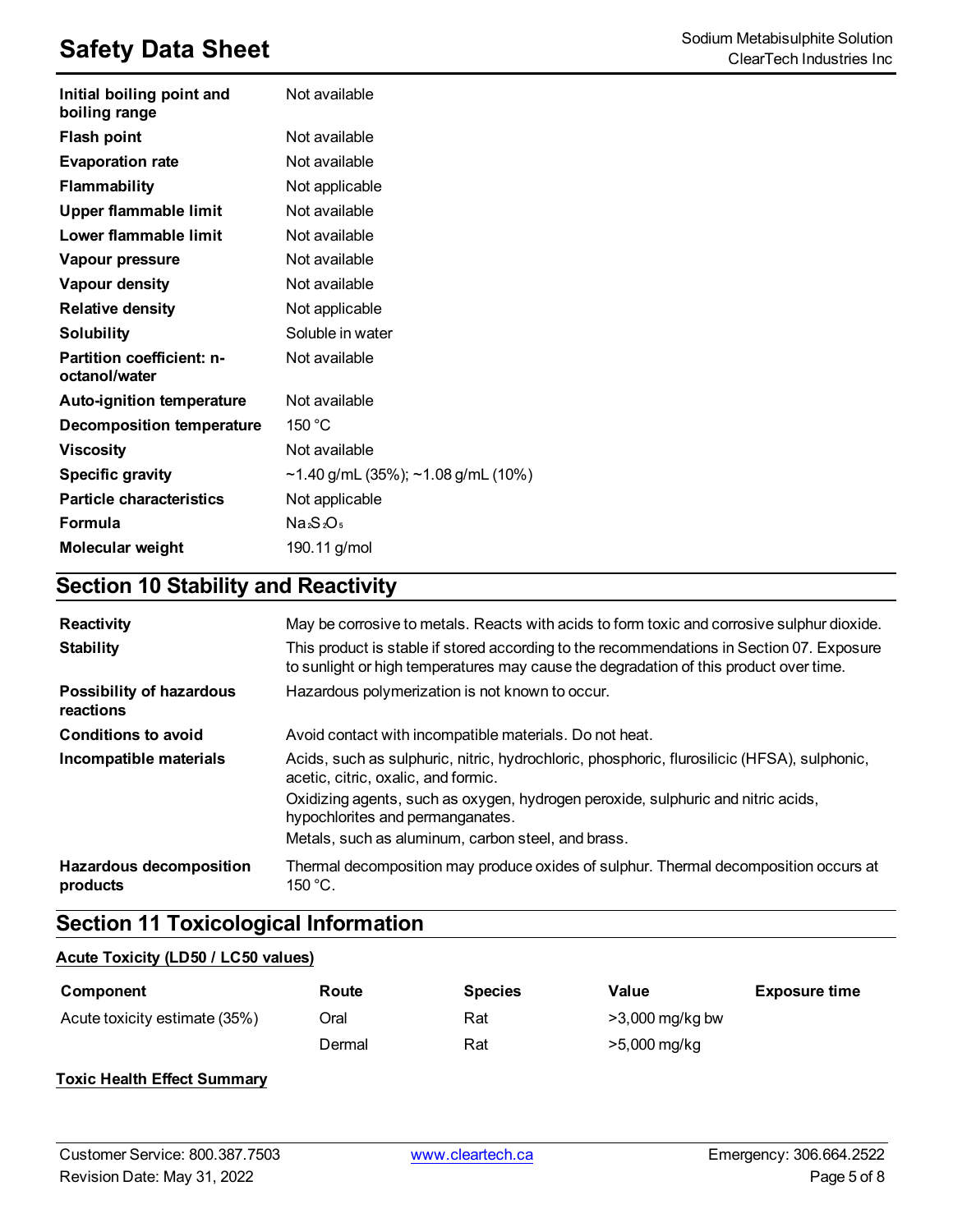| <b>Chemical</b><br>characteristics | This chemical is a moderate reducing agent.                                                                                                                                                                              |
|------------------------------------|--------------------------------------------------------------------------------------------------------------------------------------------------------------------------------------------------------------------------|
| <b>Skin</b>                        | This product may provoke a response in those who are sensitive to sulphites.                                                                                                                                             |
| Ingestion                          | May cause discomfort or nausea. This product may provoke a response in those who are sensitive to<br>sulphites.                                                                                                          |
| <b>Inhalation</b>                  | May cause respiratory irritation. Contact with acids, heat or sunlight realeases sulphur dioxide, which<br>causes serious respiratory irritation and is toxic if inhaled.                                                |
| Eye contact                        | Causes serious eye irritation.                                                                                                                                                                                           |
| <b>Sensitization</b>               | This product may provoke a response in those who are sensitive to sulphites. Sodium metabisulphite<br>was not found to be sensitizing in the standard skin sensitization test.                                           |
| <b>Mutagenicity</b>                | This product and its components at their listed concentration have no known mutagenic effects.                                                                                                                           |
| Carcinogenicity                    | ACGIH has classified sodium metabisulphite as category A4 - Not classifiable as a human<br>carcinogen.<br>IARC has classified sodium metabisulphite as group 3, not classifiable as to its carcinogenicity to<br>humans. |
| <b>Reproductive</b><br>toxicity    | This product and its components at their listed concentration have no known reproductive effects.                                                                                                                        |
| Specific organ<br>toxicity         | This product and its components at their listed concentration have no known effects on specific<br>organs.                                                                                                               |
| <b>Aspiration hazard</b>           | Not available                                                                                                                                                                                                            |
| <b>Synergistic</b><br>materials    | Not available                                                                                                                                                                                                            |

# **Section 12 Ecological Information**

### **Ecotoxicity**

| Component                     | <b>Type</b>      | <b>Species</b>                       | Value                                                                        | <b>Exposure Time</b>                                                                         |
|-------------------------------|------------------|--------------------------------------|------------------------------------------------------------------------------|----------------------------------------------------------------------------------------------|
| Acute toxicity estimate (35%) | EC50             | Daphnia                              | $>100$ mg/L                                                                  | 48 hours                                                                                     |
|                               | LC50             | Fish                                 | $91 \text{ mg/L}$                                                            | 96 hours                                                                                     |
|                               | EC <sub>50</sub> | Algae                                | $>100$ mg/L                                                                  | 72 hours                                                                                     |
| <b>Biodegradability</b>       |                  |                                      | The domestic substance list categorizes sodium metabisulphite as persistent. |                                                                                              |
| <b>Bioaccumulation</b>        |                  |                                      |                                                                              | The domestic substance list categorizes sodium metabisulphite as non-bioaccumulative.        |
| <b>Mobility</b>               | water.           |                                      |                                                                              | This product is water soluble, is not predicted to adsorb to soil and may contaminate ground |
| Other adverse effects         |                  | Cemical oxygen demand (COD): 59 mg/g |                                                                              |                                                                                              |

# **Section 13 Disposal Considerations**

| <b>Waste From Residues /</b>  | Dispose in accordance with all federal, provincial, and local regulations including the                                                                                     |
|-------------------------------|-----------------------------------------------------------------------------------------------------------------------------------------------------------------------------|
| <b>Unused Products</b>        | Canadian Environmental Protection Act.                                                                                                                                      |
| <b>Contaminated Packaging</b> | Do not remove label, follow label warnings even after the container is empty. Empty<br>containers should be recycled or disposed of at an approved waste handling facility. |

# **Section 14 Transport Information**

| UN number                                  | UN2693.                                                       |
|--------------------------------------------|---------------------------------------------------------------|
| UN proper shipping name<br>and description | BISULPHITES, AQUEOUS SOLUTION, N.O.S. (Sodium Metabisulphite) |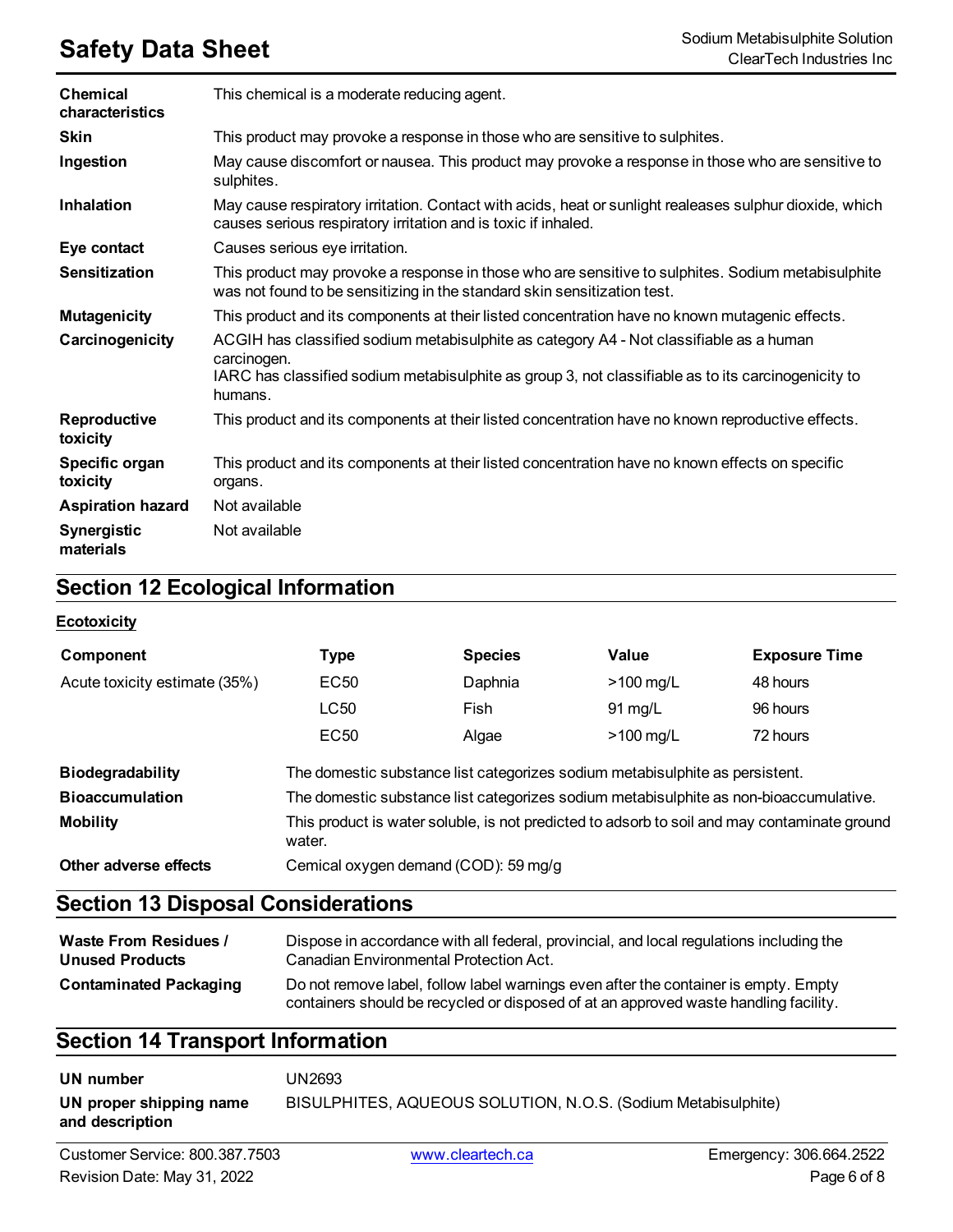| Transport hazard class(es)    | 8                                                                                                                                                                                                                                                                                                                                                                                                                                                                                                                                                                   |
|-------------------------------|---------------------------------------------------------------------------------------------------------------------------------------------------------------------------------------------------------------------------------------------------------------------------------------------------------------------------------------------------------------------------------------------------------------------------------------------------------------------------------------------------------------------------------------------------------------------|
| Packing group                 | Ш                                                                                                                                                                                                                                                                                                                                                                                                                                                                                                                                                                   |
| <b>Excepted quantities</b>    | 5 L                                                                                                                                                                                                                                                                                                                                                                                                                                                                                                                                                                 |
| <b>Environmental hazards</b>  | Not listed as a marine pollutant under Canadian TDG Regulations, schedule III.                                                                                                                                                                                                                                                                                                                                                                                                                                                                                      |
| <b>Special precautions</b>    | 16 (1) The technical name of at least one of the most dangerous substances that<br>predominantly contributes to the hazard or hazards posed by the dangerous goods must be<br>shown, in parentheses, on the shipping document following the shipping name in<br>accordance with clause 3.5(1)(c)(ii)(A) of Part 3 (Documentation). The technical name must<br>also be shown, in parentheses, on a small means of containment or on a tag following the<br>shipping name in accordance with subsections 4.11(2) and (3) of Part 4 (Dangerous Goods<br>Safety Marks). |
| <b>Transport in bulk</b>      | ERAP index: not available                                                                                                                                                                                                                                                                                                                                                                                                                                                                                                                                           |
|                               | MARPOL 73/78 and IBC Code:<br>This product is not listed in Chapter 17 of the IBC Code.                                                                                                                                                                                                                                                                                                                                                                                                                                                                             |
| <b>Additional information</b> | Secure containers (full or empty) during shipment and ensure all caps, valves, or closures<br>are secured in the closed position.                                                                                                                                                                                                                                                                                                                                                                                                                                   |

**TDG PRODUCT CLASSIFICATION: This product has been classified on the preparation date specified at section 16** of this SDS, for transportation in accordance with the requirements of part 2 of the Transportation of Dangerous Goods Regulations. If applicable, testing and published test data regarding the classification of this product are **listed in the references at section 16 of this SDS.**

# **Section 15 Regulatory Information.**

**NOTE: THE PRODUCT LISTED ON THIS SAFETY DATA SHEET HAS BEEN CLASSIFIED IN ACCORDANCE WITH THE HAZARD CRITERIA OF THE CANADIAN HAZARDOUS PRODUCTS REGULATIONS. THIS SAFETY DATA SHEET CONTAINS ALL INFORMATION REQUIRED BY THOSE REGULATIONS.**

All components of this product appear on the domestic substance list.

# **Section 16 Other Information**

**Date of latest revision: May 31, 2022**

**Note:** The responsibility to provide a safe workplace remains with the buyer / user. The buyer / user should consider the health hazards and safety information contained herein as a guide and should take those precautions required in an individual operation to instruct employees and develop work practice procedures for a safe work environment. The information contained herein is, to the best of our knowledge and belief, accurate. However, since the conditions of handling and use are beyond our control, we make no guarantee of results, and assume no liability for damages incurred by the use of this material. It is the responsibility of the buyer / user to comply with all applicable laws and regulations regarding handling, using, reselling and shipping this product.

### **Attention: Receiver of the chemical goods / SDS coordinator**

As part of our commitment to the RDC Responsible Distribution® initiative, ClearTech Industries Inc. and its associated companies require, as a condition of sale, that you forward the attached Safety Data Sheet(s) to all affected employees, customers, and end-users. ClearTech will send any available supplementary handling, health, and safety information to you at your request.

If you have any questions or concerns please call our customer service center.

### **References:**

1) CHEMINFO 2) TOXNET 3) eChemPortal 4) ECHA